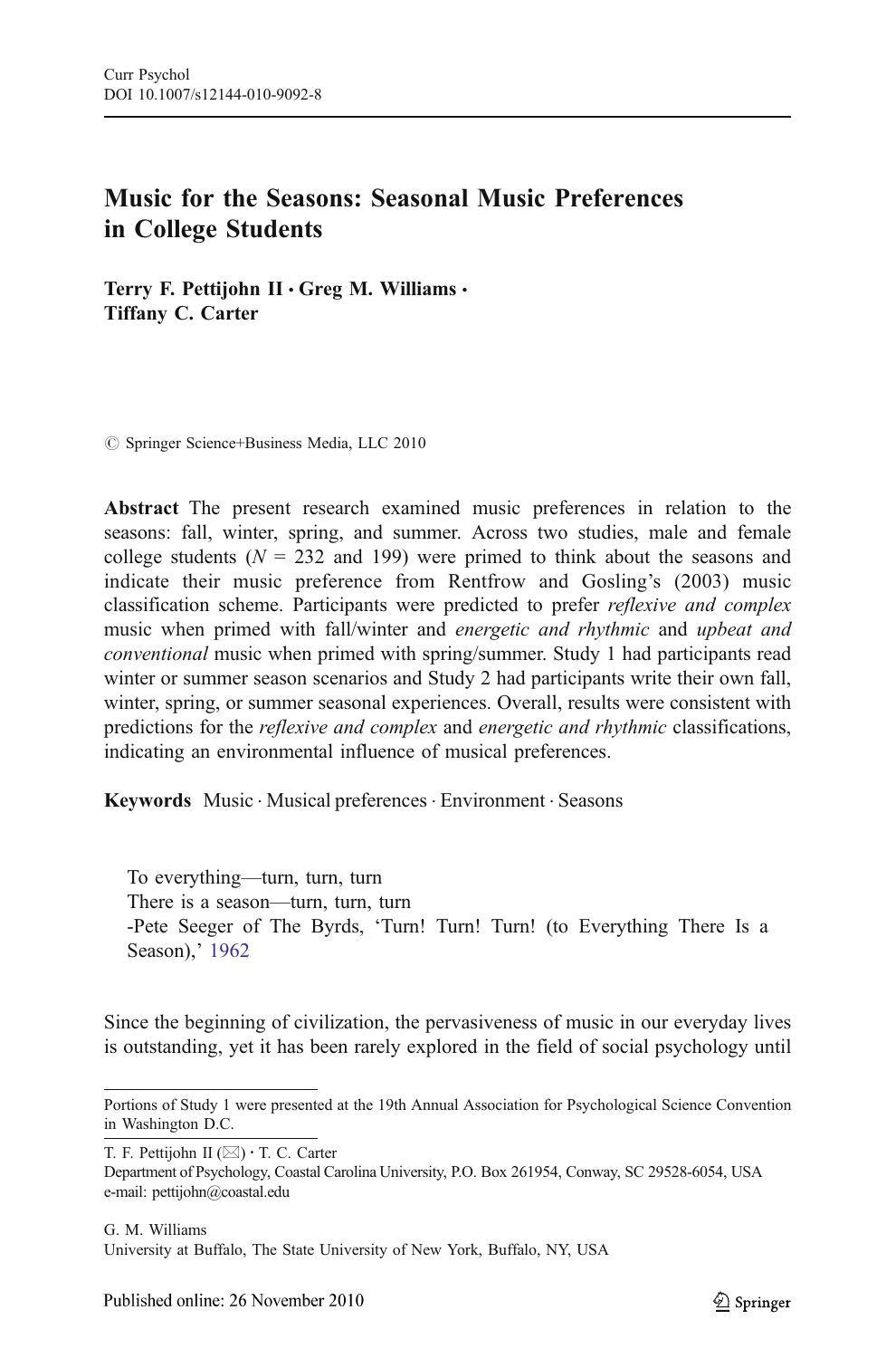recently (Rentfrow and Gosling [2003\)](#page-16-0). The music that we listen to often acts as a soundtrack to our emotions and behaviors throughout day-to-day living. No matter where we are, music is close to follow. Whether at parties or weddings, on the car ride to work, at the gym, or alone in our homes, music is part of our social and physical environment. Musical preferences help define our social identity and help convey our personality and interests to others around us (Rentfrow and McDonald [2010\)](#page-17-0). But what type of music do we prefer to listen to and when and why do these music selection preferences change? The current study will consider how the environment, specifically the seasons, can influence the types of music we choose to listen to.

#### Music Preference Influences

Several past studies have related music preferences to personality, social lifestyles, individual differences, learning, and environmental conditions (North and Hargreaves [2008\)](#page-16-0). Rentfrow and Gosling ([2003](#page-16-0)) conducted a comprehensive study looking at the importance of music in the lives of individuals and the relationship between personality and music genre preferences. Participants reported listening to music frequently in multiple social contexts, and besides hobbies, music preferences were considered the most important aspect of people's lives when it came to identifying themselves with others. Rentfrow and Gosling [\(2003\)](#page-16-0) had participants complete the Short Test of Music Preferences (STOMP) and through a series of exploratory analyses, they identified four factors organizing 14 music genres. The reflexive and complex dimension included blues, jazz, classical, and folk music, which was explained as "structurally complex" and facilitating introspection. Rock, alternative, and heavy metal music, genres that are "full of energy" and promote "themes of rebellion," were grouped in the *intense and rebellious* dimension. The *upbeat and* conventional dimension was described as "structurally simple" and accentuating positive emotions, including the country, pop, soundtrack, and religious genres. Rap/ hip-hop, soul/funk, and electronica/dance music genres were organized together in the energetic and rhythmic dimension, highlighting music that is "lively" and focuses on rhythm.

Individuals who liked reflexive and complex music were politically liberal, imaginative, open to new experiences, and think they are intelligent (Rentfrow and Gosling [2003\)](#page-16-0). Those who like *intense and rebellious* music are risk-takers, physically active, curious, and also consider themselves to be intelligent. Upbeat and conventional music listeners are extraverted, agreeable, conscientious, conservative, and view themselves as physically attractive. People who listen to energetic and rhythmic music are social, full of energy, liberal, agreeable, and also see themselves as physically attractive (Rentfrow and Gosling [2003](#page-16-0)). Zweigenhaft [\(2008](#page-17-0)) has confirmed Rentfrow and Gosling's ([2003\)](#page-16-0) findings, linking general genre dimensions to personality factors, and extended the results to include the relationships between specific genre preferences (i.e., heavy metal, soul, etc.) and personality factors. Further research also shows people confirm stereotypes about different music genre listeners, such as rock fans consuming large amounts of alcohol and drugs (Rentfrow and Gosling [2007](#page-16-0); Rentfrow et al. [2009](#page-17-0)).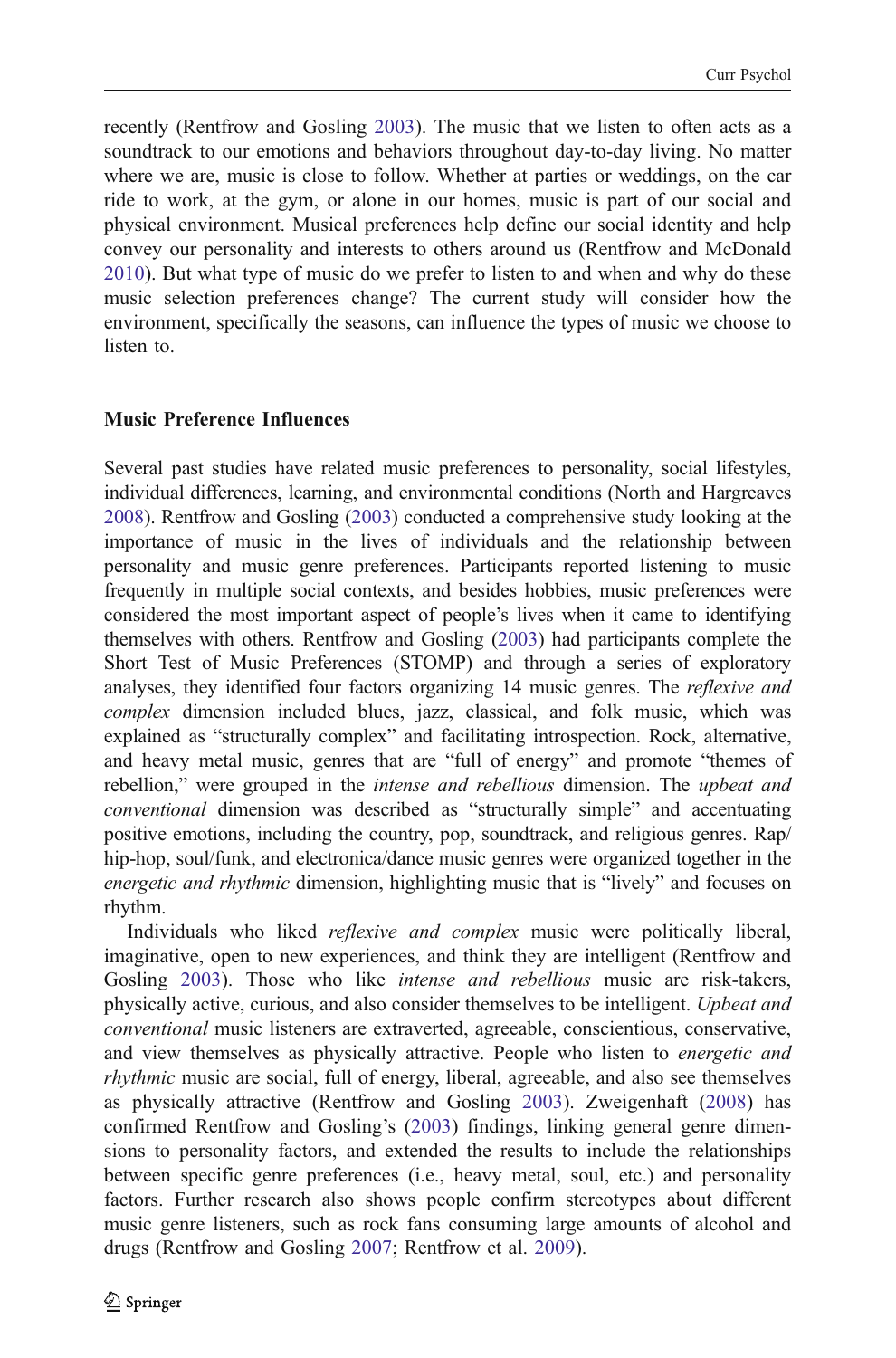Besides personality, other researchers have examined music preferences and lifestyle choices, behaviors, and beliefs. The research of North and Hargreaves [\(2007a,](#page-16-0) [b,](#page-16-0) [c\)](#page-16-0) suggests that the musical preferences of their sample of music listeners from the United Kingdom correlate with a variety of lifestyle choices. In one study, music fans were asked questions about Internet use, frequency of reading newspapers, magazines and books, television program viewing habits, radio station listening, and other media patterns. Overall, hip hop/rap, dance/house, and R&B music fans preferred low culture, intellectually-undemanding media and fans of classical music, opera, blues, and jazz preferred high culture, intellectuallydemanding media (North and Hargreaves [2007c](#page-16-0)). In another study, music fans were asked questions about travel, personal finances, education, employment, and health. Fans of adult pop and classical music had the highest access to financial resources (stocks, bank accounts, credit cards), whereas hip hop/rap and dance/house music fans had the lowest access. Fans of soul, opera, jazz, classical music, and adult pop also reported the highest incomes, and the same group had the highest proportion of fans with advanced graduate degrees (Masters and PhDs). Hip hop/rap and dance/ house music fans reported drinking alcohol the most, whereas fans of musicals, opera, classical, country, and pop music reporting drinking alcohol the least (North and Hargreaves [2007b](#page-16-0)). Relationships, living arrangements, crime, and beliefs were also related to musical tastes in another study. Fans of country, R&B, soul, hip hop/ rap, and dance/house music came from a high proportion of singe-parent families. Fans of classical, blues, and pop music had a high percentage of fans who were currently in a romantic relationship. R&B, dance/house, and hip hop/rap music fans were least likely to own their home whereas opera, country, classical music, and adult pop music fans were most likely to have their own house. Rock music fans were least likely to have been arrested and hip hop/rap fans were the most likely to have been arrested (North and Hargreaves [2007a\)](#page-16-0). Many other interesting findings are presented in these three studies, showing how lifestyles, behaviors, and beliefs are related to music preferences.

Music preferences may also be shaped by early experiences, including parental music influences. Serbun and DeBono [\(2010](#page-17-0)) had participants listen to and evaluate songs that were secretly selected from their parent's favorite artists and genres. Participants also completed a measure indicating how warm, nurturing, and supportive they thought their parents were. As predicted, the more students perceived their parents as being warm, nurturing, and caring, the more the students provided favorable ratings to their parents' favorite artists and music genres. Warm, nurturing parenting can have a great influence on children, and in this particular case, their music preferences. Individuals may develop musical tastes through social learning and modeling their parents' musical tastes.

Personality, lifestyle choices, individual differences, and learning may contribute to predicting musical tastes, but these tastes may also change with varying environmental conditions. While Renfrow and Gosling ([2003](#page-16-0)) found the test-retest reliability of the STOMP over a 3 week period was relatively stable, preferences for the specific content of songs within these genres may certainly change, and preferences for other genres may shift depending on additional environmental factors. Indeed, LaMont and Webb [\(2010](#page-16-0)) used a diary method to track favorite musical pieces of young adults and found favorite songs changed regularly. Favorite song selection was influenced by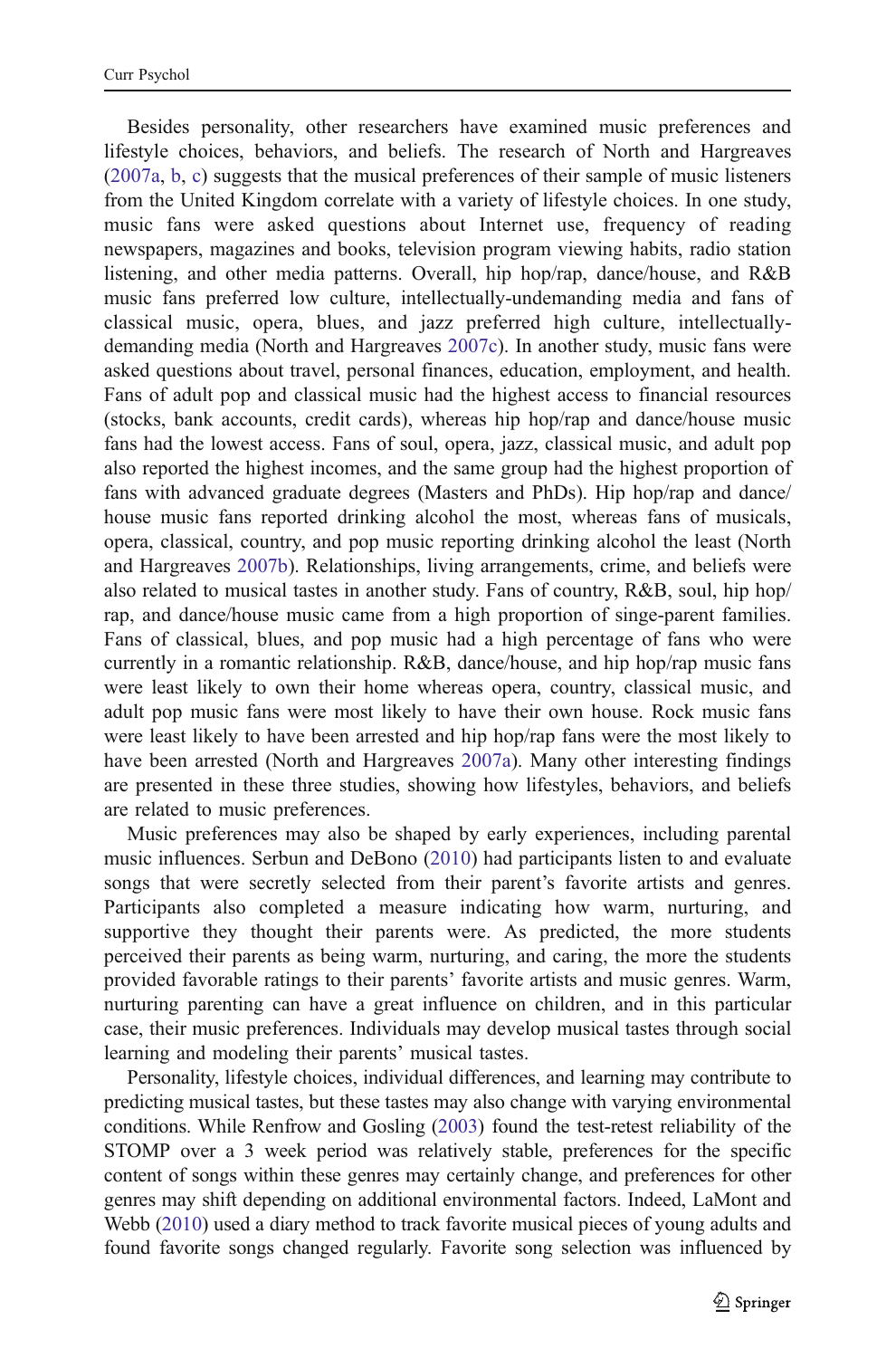whether the individual heard the song that day or not, suggesting musical preferences fluctuate often and can be easily influenced. Environmental circumstances may help explain some of the variability in musical preferences.

Pettijohn and Sacco [\(2009a,](#page-16-0) [b\)](#page-16-0) tested the *Environmental Security Hypothesis*, a theory which predicts individuals will prefer more mature and meaningful social stimuli when environmental conditions are threatening (see Nelson et al. [2007](#page-16-0), for a review), in the context of popular music preferences. The researchers found that across time, when social and economic times were more threatening (high unemployment rate, low birth rate, high murder rate, low disposable personal income, etc.), *Billboard* number one songs of the year that were longer in duration, more meaningful in content, more comforting, more romantic, and slower were most popular. Music that was slow, comforting, and covers meaningful content, was especially attractive during challenging conditions because this music reflects conditions the listener may be currently experiencing and may assist the listener in dealing with these difficult circumstances by managing emotions and providing useful information. Conversely, music that was fast, less comforting, and less meaningful was more appealing when social and economic conditions were more positive and stable, as a reflection of a worry free time of jubilation and festivity. In related research, LaMont and Webb ([2010\)](#page-16-0) interviewed participants about their favorite music choices. Participants reported listening to their favorite songs to influence mood (50%), help with relaxation (38.24%), to help "carry out/enhance the activity I was doing" (32.35%), and to help "create the right atmosphere" (30.88%) as the top choices behind "because I really like listening to it" as responses. As specific song examples, Pettijohn and Sacco [\(2009a,](#page-16-0) [b\)](#page-16-0) found upbeat, fun, party songs, such as 'At the Hop' or 50 Cent's 'In Da Club' were more popular when times were relatively good compared to slow, serious, reflective music, such as 'Bridge Over Trouble Water' or Elton John's re-release of 'Candle in the Wind (1997)', when times were relatively poor.

#### The Current Studies

Environmental influences can have an important effect on physiological functioning (Rutter et al. [2001](#page-17-0)) and decision making. In many cases, our everyday performance is dependant on the physical and social context in which we exist and our physical and mental well-being can be affected by minor alterations in the environment. Changing seasons is one such environmental factor which may contribute to variation in social preferences. Seasons mark changes in the calendar year based on ecology, weather patterns, and daylight hours (Fix [2011;](#page-16-0) Nelson [2010](#page-16-0); Stern [2005](#page-17-0)). In the U.S., June, July, and August (summer) are the hottest months and longest daylight months. November, December, and January (winter) are the coldest months and shortest daylight months. Animals hibernate and migrate before winter, plants and vegetation grow in the spring and summer and lie dormant or die in the fall and winter. Seasons also evoke different physical and psychological activities, stressors, and emotions.

Specifically for college students, fall represents the beginning of an academic school year and a readjustment from the carefree, and often school-free, days of summer. With daylight savings, clocks "fall back," providing an hour less of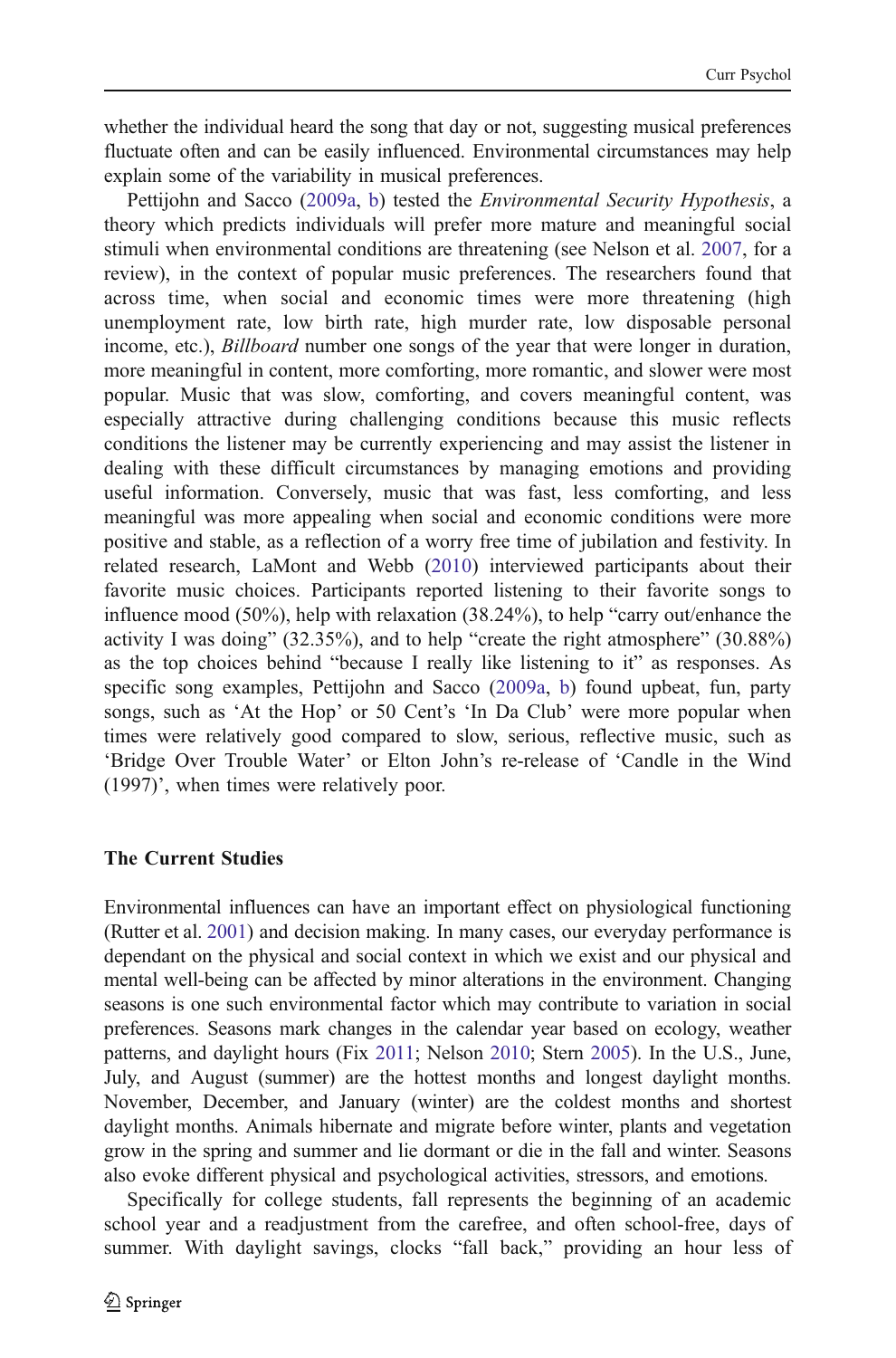daylight, which feels like losing time to many individuals. Winter brings colder temperatures, shorter days, and snow in certain parts of the country. These environmental changes may lead to emotional changes, including depression or seasonal affective disorder (APA [1994](#page-16-0)). Seasonal affective disorder is widely believed to be caused by such factors as the availability of light in the area, decrease in potential positive reinforcers in the environment, and an increase in aversive environmental stimuli (Rohan and Sigmon [2000](#page-17-0); Rohan et al. [2003](#page-17-0)). Winter can sometimes isolate individuals and force them to make adjustments to the way they travel and dress to deal with the changing environmental weather. Spring brings new beginnings, including "spring break," a time when many college students travel to warmer, beach destinations to party excessively. With daylight saving time, clocks "spring forward," providing an extra hour of daylight and a change of schedule. Summer provides a vacation for many students from studies, and the warmer weather provides additional opportunities to be outside and engage in more social interactions and activities compared to other seasons.

It is apparent that music and environmental conditions are intertwined, and the current research explores the connections between seasonal conditions and individual music preferences. The purpose of these studies is to determine whether prompting an individual to think about a specific season can elicit different sets of music genre preferences. We predicted winter would lead to a preference for reflective and complex music and summer would lead to a preference for energetic and rhythmic and upbeat and conventional music. Winter is more of a time for reflection and emotional introspection where participants may show an increased preference for blues, jazz, classical, and folk music which are more structurally complex (Rentfrow and Gosling [2003](#page-16-0)) than other types of music. Winter may also be considered a more threatening season, with respect to cold weather changes and less sunlight. According to Pettijohn and Sacco's ([2009a](#page-16-0), [b\)](#page-16-0) findings, more meaningful music should be preferred in winter if winter is a more threatening season compared to other seasons. Conversely, summer would be the least threatening season. Summer is a time for social activity and celebration where dance music with a focus on rhythm, as highlighted in rap/hip-hop, soul/funk, and electronica/dance music genres of the *energetic and rhythmic* dimension (Rentfrow and Gosling [2003\)](#page-16-0), should be preferred. In addition, the simple structure and positive emotion expressed in *upbeat and conventional* music, including country, pop, soundtrack, and religious music, should also be preferred in the summer. More simple, less meaningful music should be preferred, according to Pettijohn and Sacco's ([2009a](#page-16-0), [b](#page-16-0)) findings, during periods of reduced social and economic threat, and fun, as in summertime. Preferences for the rebellious and energetic rock, alternative, and heavy metal music genres from the intense and rebellious dimension were not predicted to change with the seasons. No season was predicted to elicit preferences for rebellion themes over any other season.

We designed two studies to test our hypotheses in different geographic regions, using different seasonal condition primes. In Study 1, college students from the Northeastern U.S. reported their musical preferences after readings a winter or a summer seasonal condition scenario. In Study 2, college students from the Southeastern U.S. reported their musical preferences after writing a fall, winter, spring, or summer personal seasonal story.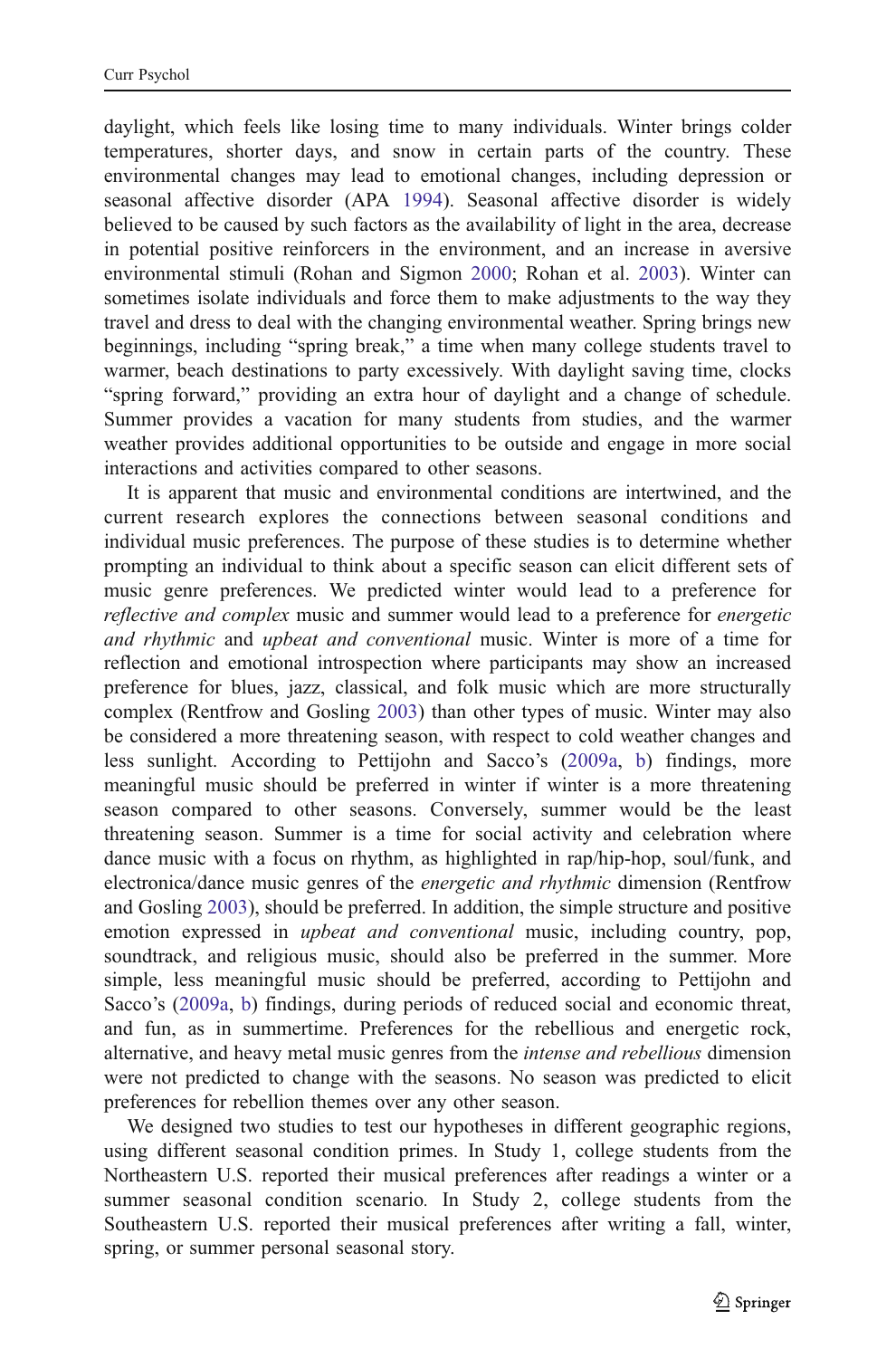# <span id="page-5-0"></span>Study 1

# Method

# **Participants**

Two hundred and thirty two college students (153 females and 79 males) from a small, private, liberal arts college in northwestern Pennsylvania participated in this study. The average participant age was 19.57 years ( $SD = 3.06$ , range = 18 – 46). Participants were mainly recruited from psychology courses, and students received partial credit for a research requirement in exchange for participation.

# Materials & Procedure

Participants were randomly assigned to read a seasonal condition scenario depicting either a typical winter experience or a typical summer experience (see [Appendix](#page-15-0) for exact wording). These experiences were created by the experimenters, based on common Midwestern and Northeastern U.S. college student experiences. Participants were then asked to report whether the scenario that they had just read was common to their own seasonal experience using a seven point Likert-scale  $(1 =$ strongly disagree to  $7 =$  strongly agree).

After reading the seasonal scenario, participants were asked to choose a single music preference classification they would most like to listen to if the scenario described were happening to them in real life. The four music preference classifications to choose from were derived from Rentfrow and Gosling's [\(2003](#page-16-0)) Short Test of Music Preference (STOMP) and included reflexive and complex (including the genres classical, blues, folk, and jazz), intense and rebellious (including the genres alternative, rock, and heavy metal), upbeat and conventional (including the genres country, religious, pop, and soundtracks/theme songs), or energetic and rhythmic (including the genres dance/electronica, rap/hip-hop, and soul/funk). We did not use the actual STOMP, which has participants rate each genre and generates scores for each classification area. Instead, we decided to simply provide the four music classification areas, with their associated genres, and allow participants to choose one area to minimize the time and effort required to report music preferences. As a descriptive background variable, participants were also asked how often they listen to music during different seasons, using a seven point Likert-scale (1 = *never* to 7 = *very often*), and their favorite overall genre of music.

# Results and Discussion

Agreement ratings verified that the summer ( $M = 4.65$ ,  $SD = 1.68$ ) and winter ( $M =$ 4.73,  $SD = 1.62$ ) seasonal condition scenarios reflected common experiences of the college students who participated in the study.

A chi-square test for independence was conducted to determine whether there was a relationship between the seasonal condition scenario (winter or summer) and the music preference classification choice (reflexive and complex, intense and rebellious, upbeat and conventional, or energetic and rhythmic). Consistent with our hypothesis, the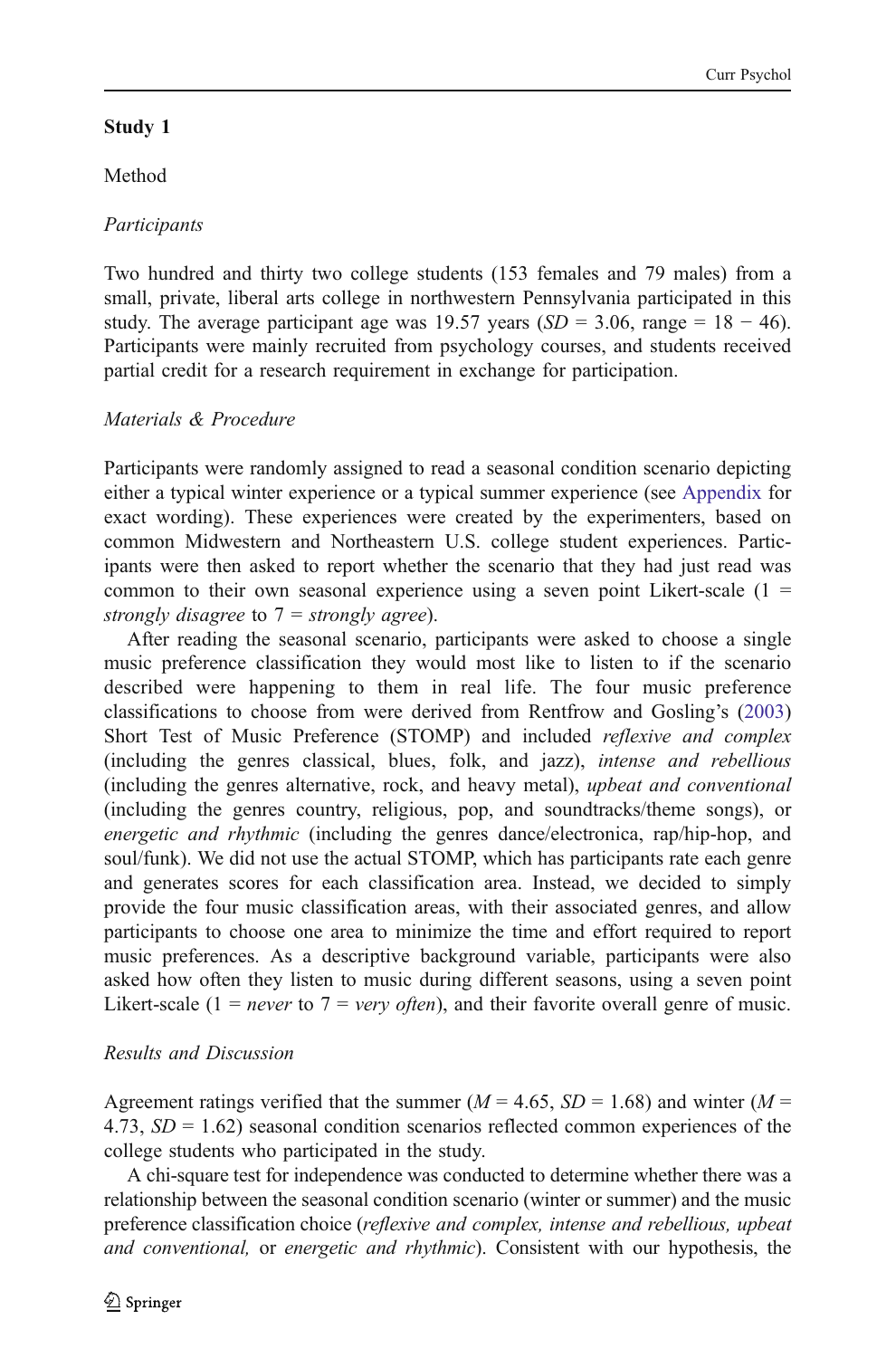outcome showed that there was a significant relationship between these variables,  $\chi^2(3, N = 232) = 49.2, p < .001, \varphi = .46$  (see Fig. 1). Specifically, a chi-square goodness of fit test was used to compare winter and summer condition scenarios for each of the four music preference classification choices. Participants preferred *reflexive and complex* music more in the winter than in the summer condition,  $\chi^2(1)$ ,  $N = 56$  = 31.5,  $p < .001$ ,  $\varphi = .75$ , 49 vs. 7 cases, respectively, and participants preferred energetic and rhythmic music more in the summer than in the winter condition,  $\chi^2(1, N = 87) = 15.74, p < .001, \varphi = .43, 62$  vs. 25 cases, respectively. There were no significant differences when comparing winter and summer scenario conditions on preferences for *intense and rebellious* music,  $\chi^2(1, N = 20) = .80$ ,  $p = .37$ ,  $\varphi = .20$ , 12 vs. 8 cases, respectively, or *upbeat and conventional* music,  $\chi^2(1)$ ,  $N = 69$ ) = 1.17,  $p = .28$ ,  $\varphi = .13$ , 30 vs. 39 cases, respectively. While participants did not show a significant preference for *upbeat and conventional* music in the summer as predicted, the results were in the predicted direction. Also consider that the study was conducted at a private college associated with the Catholic Church. Many of the participants may have preferred religious music (one of the genres for the upbeat and conventional music classification) compared to other samples, especially in the winter with the Christmas season.

While we did not make specific sex difference predictions, we were interested in whether males and females reported similar music preferences in the seasonal condition scenarios in the current study. We ran a chi-square test for independence, looking at the relationship between seasonal condition scenario and music preference separately for the male sample and the female sample. While the pattern for the males and females was similar, and similar to the overall results, the results were statistically significant for the male sample,  $\chi^2(3, N = 79) = 10.79$ ,  $p = .01$ ,  $\varphi = .37$ ,



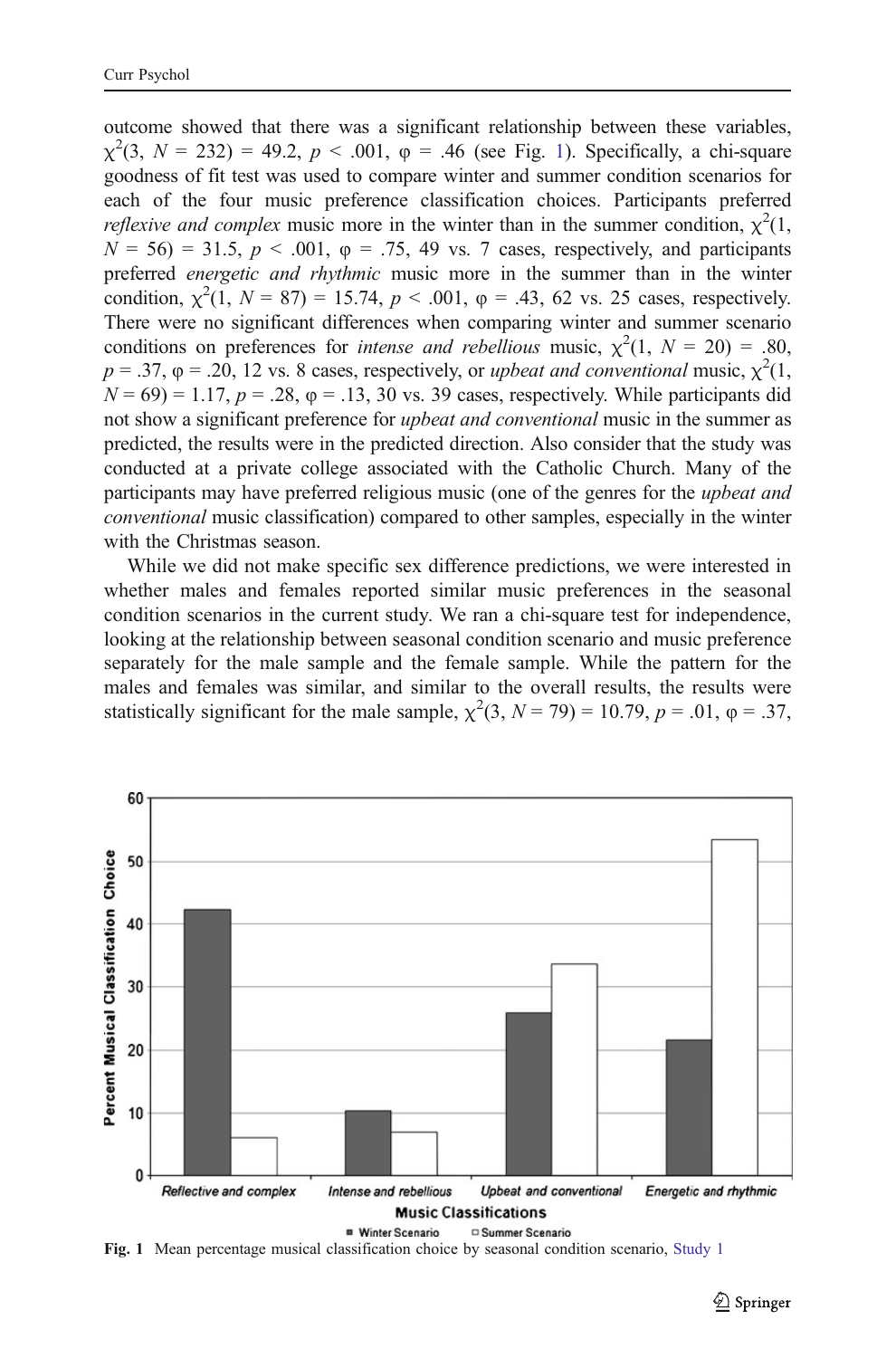<span id="page-7-0"></span>but not for the female sample,  $\chi^2(3, N = 153) = 3.86, p = .28, \varphi = .16$ . Sex differences will be considered again in Study 2.

With respect to demographics, participants reported listening to music often in all seasons,  $M_{fall} = 5.94$  and  $SD = 1.24$ ,  $M_{winter} = 6.01$  and  $SD = 1.25$ ,  $M_{spring} = 6.02$  and  $SD = 1.22$ , and  $M<sub>sumer</sub> = 6.25$  and  $SD = 1.19$ . However, students reported listening to music most often in the summer,  $F(3, 228) = 12.93$ ,  $p < .001$ ,  $n^2 = .05$ . Reponses to the question about favorite overall genre of music revealed 20.3% rap/hip-hop, 18.1% country, 17.2% rock, 15.1% alternative, 10.8% pop, 6% soundtracks/theme music, 3.4% jazz, 1.7% heavy metal, 1.7% religious, 1.7% classical, 1.3% folk, 1.3% soul/funk, .9% dance/electronica, and .4% blues.

A limitation of Study 1 was the geographic location of the sample. The current results may be specific to students from the Northeastern part of the U.S. For example, the winter weather the students regularly experience living in Erie, Pennsylvania may be more severe than in other geographic areas of the country. According to Fronner's Cities Ranked & Rated, Erie is one of "cloudiest" and "snowiest" places in country (Sperling and Sander [2004](#page-17-0)). The particular year data was collected, 118.7 in. of snow fell during the season (National Oceanic and Atmospheric Administration [2009](#page-16-0)), and over 100 in. of snow a season has been fairly regular in recent years. In addition, reading scenarios about typical seasonal experiences may be less effective at priming the seasons than other manipulations that are more personally inclusive. Another limitation was the focus on only winter and summer seasons. Initially, we were most concerned with the summer and winter seasons because of the extreme differences between them. Spring and fall share common characteristics with winter and summer, thus were seen as transitional seasons and were not included in Study 1. These limitations were addressed in the sample selection and design of Study 2.

#### Study 2

Study 2 was a conceptual replication and extension of Study 1. We wanted to replicate the results of Study 1 with a sample from a different geographic region of the country, using a different seasonal prime, to extend the generalizability of the research. In addition, we wanted to consider how the transition seasons (fall and spring) would influence music preferences, allowing participants to create their own seasonal scenarios to make the seasonal primes more personally relevant. The transition seasons of fall and spring were predicted to produce musical preferences similar to the previously tested winter and summer seasons. This is especially true given the geographic location of the current sample, in the Southeastern U.S., where seasons are not as distinct as in the Northeastern U.S. Furthermore, university classes end in April and students are on "summer break" during the spring months of May and June before summer technically begins. Spring and summer may therefore be naturally combined in the minds of students.

Specifically, similar to Study 1, we predicted participants would indicate a preference for *reflective and complex* music after writing a seasonal condition story about fall or winter, and participants would indicate a preference for energetic and *rhythmic* and *upbeat and conventional* music after writing a seasonal condition story about spring or summer.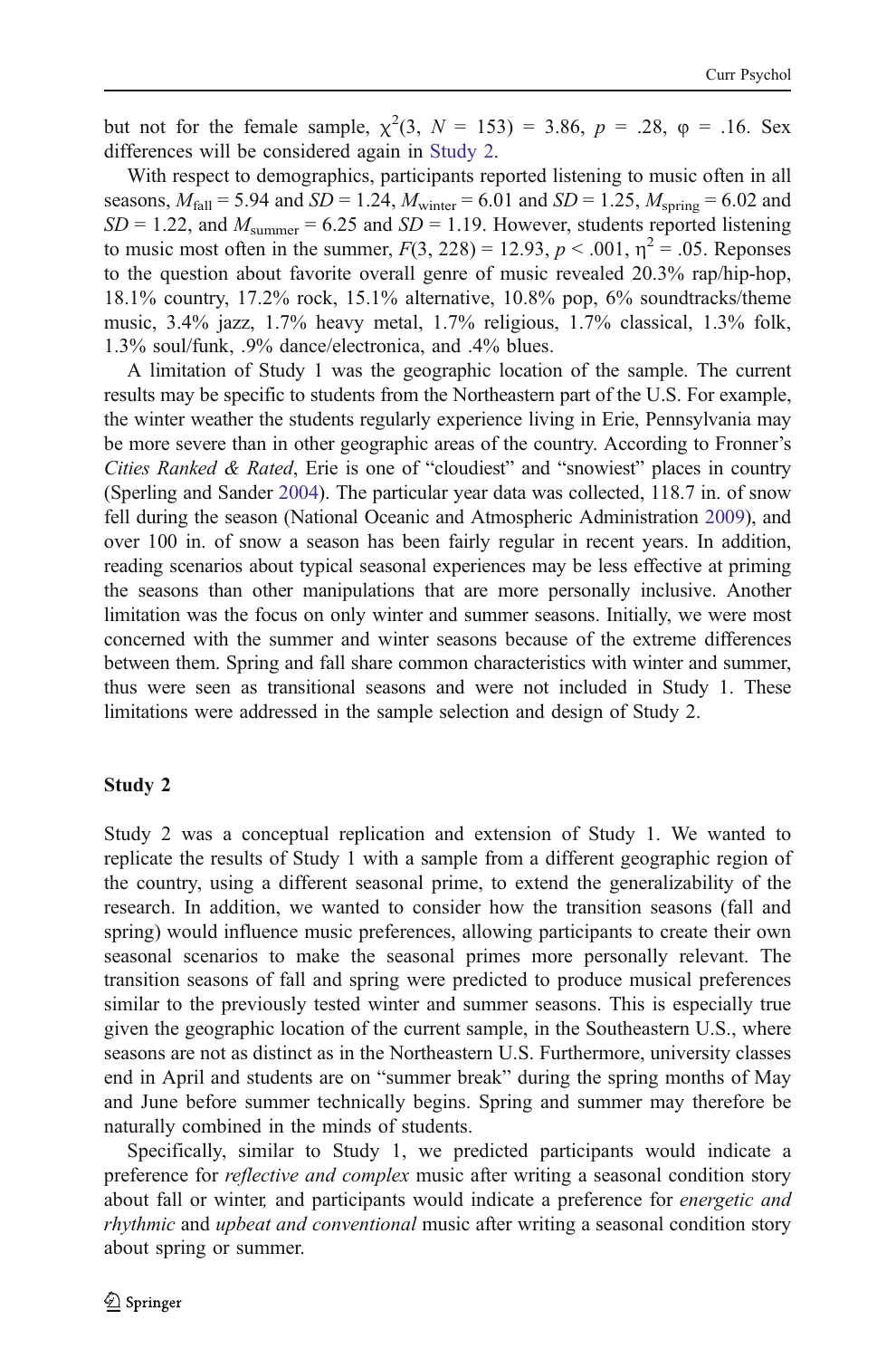### Method

# **Participants**

One hundred and ninety nine college students (128 females and 71 males) from a mid-sized public university in the Southeastern United States participated in this study. The average participant age was 19.91 years  $(SD = 3.07, \text{ range} = 18 - 50)$ . Students had a wide variety of majors, including psychology, marine science, biology, communications, sociology, and others. The majority of students in the sample were Caucasian (76.9%), but also included African American (16.1%), Asian American (1.0%), Hispanic, (4%), Native American (.5%), and three participants who identified themselves as "other." Participants were mainly recruited from psychology courses, and students received partial credit for a research requirement in exchange for participation.

# Materials & Procedure

Participants were randomly assigned to one of four different groups (fall, winter, spring, or summer prime) and were then instructed to "describe your typical [insert season here] day from the time you wake in the morning to the time you go to bed at night." After writing the seasonal description, participants were also asked to choose a single music preference classification they would most like to listen to if the scenario described were happening to them in real life. The four music preference classifications to choose from were the same as used in [Study 1:](#page-5-0) reflexive and complex, intense and rebellious, upbeat and conventional, or energetic and rhythmic (Rentfrow and Gosling [2003](#page-16-0)). As a descriptive background variables, participants were also asked how often they listen to music during different seasons, using a seven point Likert-scale (1 = *never* to 7 = *very often*), and whether they typically take college courses over the summer.

### Results and Discussion

A review of the responses to the seasonal condition primes revealed that most participants wrote about a paragraph length entry. A one-way ANOVA found the word count for each of the four seasonal condition primes (fall, winter, spring, or summer) was not significantly different,  $F(3, 195) = .83$ .  $p = .48$ ,  $Ms = 61.46$ , 75.90, 73.94, and 68.90, SDs = 52.65, 53.32, 59.88, and 30.15, respectively. This result suggests participants wrote a similar-length reaction for each prime, thereby no seasonal prime generated significantly more response.

A chi-square test for independence was conducted to determine whether there was a relationship between the seasonal condition prime (fall, winter, spring, or summer) and the music preference classification choice (reflexive and complex, intense and rebellious, upbeat and conventional, or energetic and rhythmic). Consistent with our hypothesis, the outcome showed that there was a marginally significant relationship between these variables,  $\chi^2(9, N = 199) = 15.48, p = .08, \varphi = .28$  (see Fig. [2\)](#page-9-0). A chisquare test for independence, using only the original seasonal condition categories of winter and summer used in Study 1 and the music classification choice, found a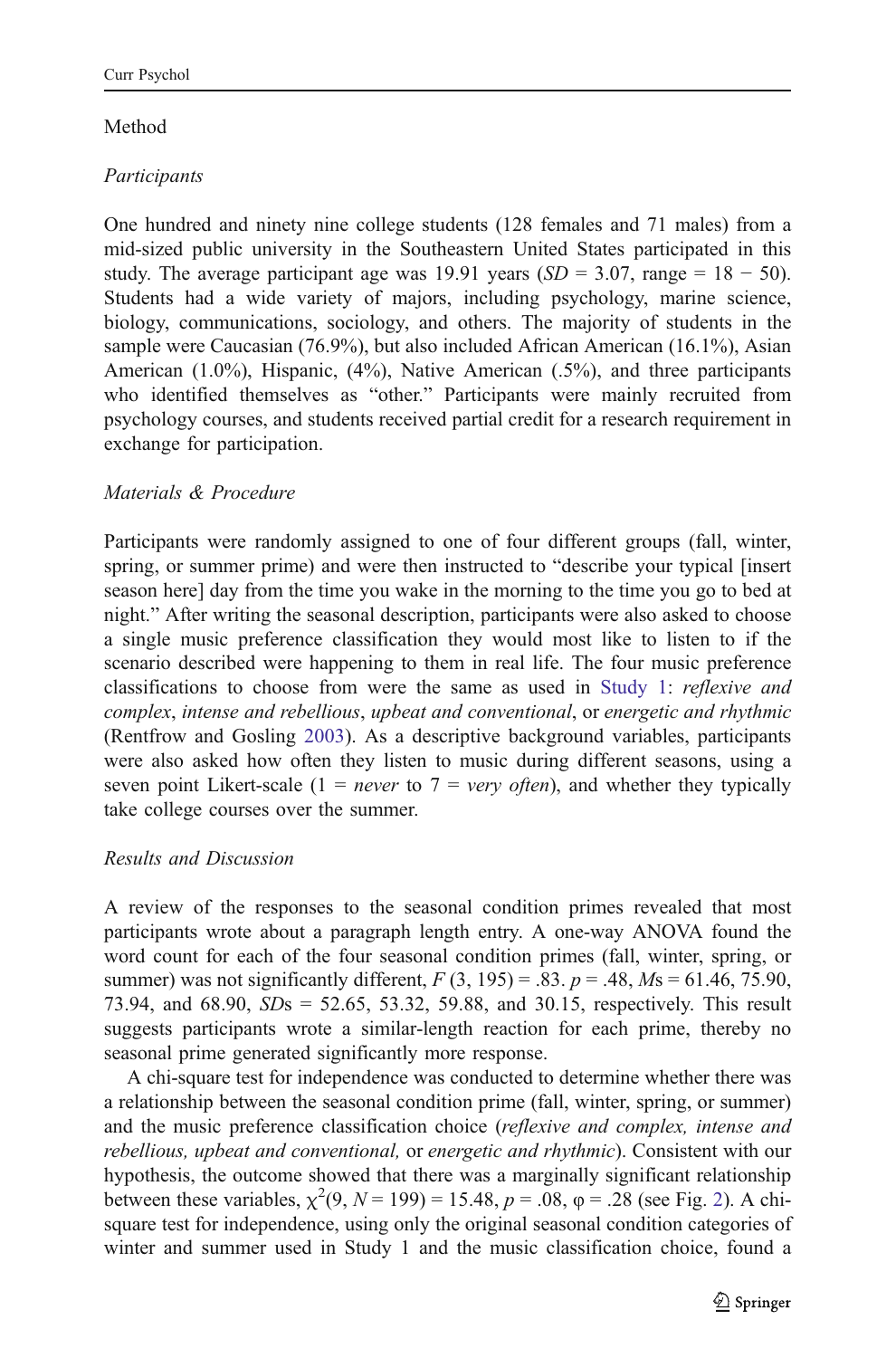<span id="page-9-0"></span>

Fig. 2 Mean percentage musical classification choice by seasonal condition prime, [Study 2](#page-7-0)

significant relationship between variables,  $\chi^2(3, N = 103) = 8.16$ ,  $p = .04$ ,  $\varphi = .28$ , replicating the effect from Study 1. As found in Study 1, participants in Study 2 also preferred reflexive and complex music more in the winter than in the summer condition,  $\chi^2(1, N = 18) = 5.56$ ,  $p = .02$ ,  $\varphi = .56$ , 14 vs. 4 cases, respectively. While participants preferred energetic and rhythmic music more in the summer than in the winter condition,  $\chi^2(1, N = 40) = 2.50, p = .11, \varphi = .25, 25 \text{ vs. } 15 \text{ cases,}$ respectively, this difference was not statistically significant. There were no significant differences when comparing winter and summer conditions on preferences for *intense and rebellious* music,  $\chi^2(1, N = 9) = .11, p = .74, \varphi = .11,$ 4 vs. 5 cases, respectively, or *upbeat and conventional* music,  $\chi^2(1, N = 36) = .00$ ,  $p = 1.0$ ,  $\varphi = .00$ , 18 vs. 18 cases.

Upon examining the pattern of these results for all seasons, we confirmed the similarity between spring and summer and between fall and winter music preferences. We conducted a chi-square test for independence using only fall and winter conditions and the music classification choice and found no relationship,  $\chi^2(3, N = 99) = .99, p = .80, \varphi = .10$  We also conducted a chi-square test for independence using only spring and summer conditions and the music classification choice and also found no relationship,  $\chi^2(3, N = 100) = 1.36$ ,  $p = .72$ ,  $\varphi = .12$ . Since spring and summer were similar and fall and winter were similar, we combined the fall and winter seasonal condition primes and the spring and summer seasonal condition primes together. Using the combined seasonal condition primes (fall/ winter or spring/summer) we found a significant relationship between seasonal condition prime and music preference classification choice,  $\chi^2$ (3, N = 199) = 13.50,  $p = .004$ ,  $\varphi = .26$  (see Fig. [3](#page-10-0)).

A chi-square goodness of fit test was used to compare fall/winter and spring/summer condition primes for each of the four music preference classification choices. As found in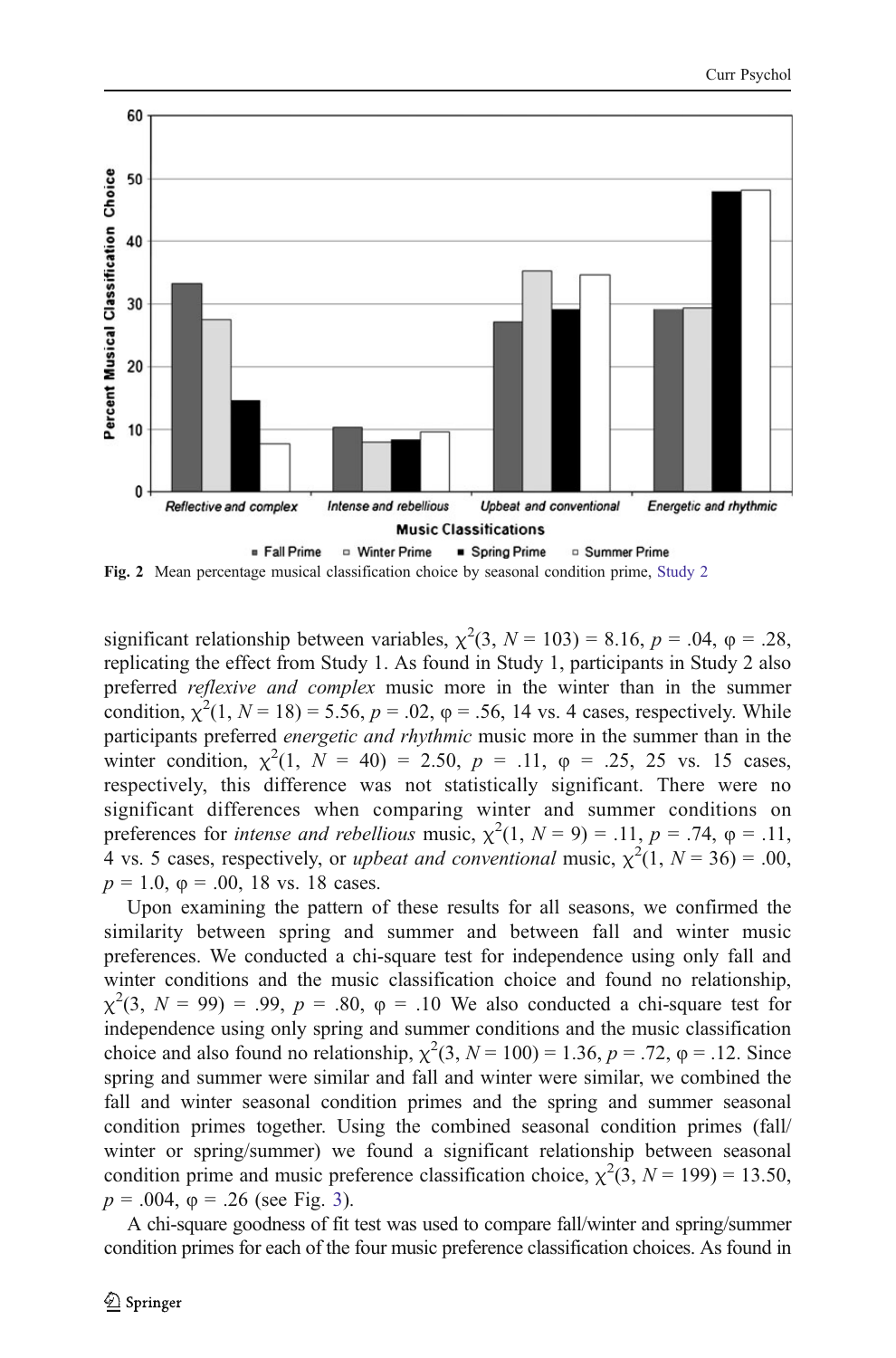<span id="page-10-0"></span>

Fig. 3 Mean percentage musical classification choice by combined seasonal condition prime, [Study 2](#page-7-0)

Study 1, participants preferred *reflexive and complex* music more in the fall/winter than in the spring/summer condition,  $\chi^2(1, N = 42) = 7.71, p = .005, \varphi = .43, 30$  vs. 12 cases, respectively, and participants preferred energetic and rhythmic music more in the spring/summer than in the fall/winter condition,  $\chi^2(1, N = 76) = 4.26$ ,  $p = .04$ ,  $\varphi = .24$ , 47 vs. 29 cases, respectively. There were no significant differences when comparing fall/ winter and spring/summer conditions on preferences for *intense and rebellious* music,  $\chi^2(1, N = 17) = .06, p = .81, \varphi = .06, 9$  vs. 8 cases, respectively, or upbeat and *conventional* music,  $\chi^2(1, N = 64) = .06$ ,  $p = .80$ ,  $\varphi = .03$ , 31 vs. 33 cases, respectively. Again, we did not find the predicted preference for upbeat and conventional music in the spring/summer season.

While we did not make specific sex difference predictions, we were interested in whether males and females reported similar music preferences in the seasonal condition primes in the current study. We ran a chi-square test for independence, looking at the relationship between combined seasonal condition prime (fall/ winter and spring/summer) and music preference separately for the male sample and the female sample. While the pattern for the males and females was similar, and similar to the overall results, the results were statistically significant for the female sample,  $\chi^2(3, N = 128) = 11.71$ ,  $p = .008$ ,  $φ = .30$ , but not for the male sample,  $\chi^2(3, N = 71) = 3.12, p = .37, \varphi = .21$ . These sex differences were opposite those found in Study 1, suggesting participant sex may not be consistent in determining seasonal music preferences. Similarly, Rentfrow and Gosling ([2003](#page-16-0)) found no sex differences in their correlations between personality and music preferences. Future studies may choose to examine sex differences in music preferences more precisely.

Participants in the current sample again reported listening to music often in all seasons,  $M_{\text{fall}} = 6.04$  and  $SD = 1.22$ ,  $M_{\text{winter}} = 6.01$  and  $SD = 1.26$ ,  $M_{\text{spring}} = 6.19$  and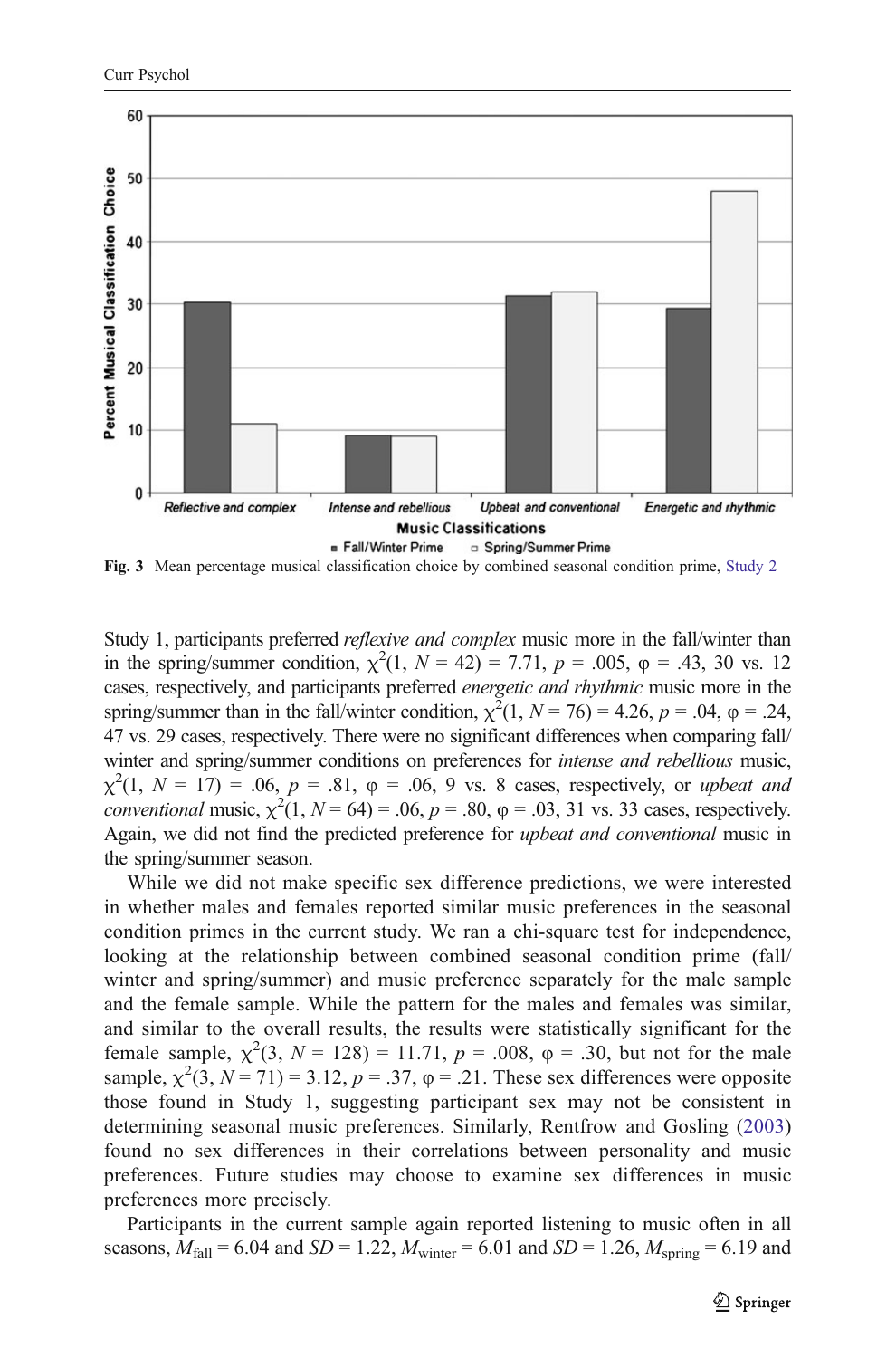$SD = 1.08$ , and  $M<sub>sumer</sub> = 6.33$  and  $SD = 1.05$ . Similar to Study 1, students reported listening to music most often in the summer,  $F(3, 195) = 15.43$ ,  $p < .001$ ,  $\eta^2 = .07$ . The majority of students (71.4%) reported typically taking a break from enrolling in college courses in the summer.

While results were generally in line with predictions, what exactly about the seasonal condition primes leads people to prefer different types of music? We considered the influence of emotion, social activities with friends, work, and leisure opportunities as possible variables that could vary between seasons. The content of the seasonal condition prime responses were analyzed to check for differences between seasonal primes for these variables using the Linguistic Inquiry and Word Count 2007 (LIWC) [\(2007](#page-16-0), liwc.net) software package. Pennebaker et al. [\(2007](#page-16-0)) developed the LIWC program to analyze text by counting word usage and calculating the degree to which individuals use different categories of words, such as emotions, and categories relating to psychological processes. Additional details about the development of the LIWC program, its psychometric properties, and specific words within coding categories are available online at [www.liwc.net/](http://www.liwc.net/liwcdescription.php) [liwcdescription.php](http://www.liwc.net/liwcdescription.php). For our purposes, we were most interested in the LIWC categories of positive emotion, negative emotion, social processes (including family and friends), work, and leisure.

One-way ANOVAs showed statistically significant differences ( $p < .01$ ) between seasonal conditions for all of the LIWC categories except for the negative emotion category ( $p = .29$ ). Subsequent individual comparisons within each category, using the Bonferonni correction method, were conducted. See Table 1 for descriptive statistics and a summary of individual comparison results. Participants expressed the most positive expression words in the spring and summer conditions, and the least positive emotion words in the fall. The most negative expression words were used in the winter, and the least negative emotion words were used in the summer and spring, but these differences were not statistically significant. For example, one student wrote, "During the winter I wake up to a dark sky and freezing. I am usually miserable and groggy, I proceed to drag myself to school and remain half asleep through more than half the day. . ." Social processes were written about most in the summer and spring, and least in the winter and fall. Summer is a very social time for

| LIWC category    | Seasonal condition prime $M(SD)$ |                   |                   |                   |
|------------------|----------------------------------|-------------------|-------------------|-------------------|
|                  | Fall                             | Winter            | Spring            | Summer            |
| Positive emotion | 1.64 $(1.74)^a$                  | 3.20 $(3.31)^b$   | 3.77 $(3.39)^b$   | 3.33 $(2.35)^{b}$ |
| Negative emotion | .20(.73)                         | .34(.93)          | .11(.46)          | .12(.44)          |
| Social processes | $2.19$ $(2.74)^a$                | 2.29 $(3.19)^a$   | 3.71(3.81)        | 4.06 $(3.70)^{b}$ |
| Work             | 11.04 $(12.45)^{a}$              | 4.54 $(4.14)^{b}$ | 4.57 $(3.56)^b$   | 3.82 $(3.34)^{b}$ |
| Leisure          | $2.63$ $(2.58)^a$                | 3.75(5.17)        | 6.37 $(8.22)^{b}$ | 4.62(4.70)        |

Table 1 Linguistic Inventory and Word Count (LIWC) analysis and descriptive statistics for selected categories by seasonal condition primes, [Study 2](#page-7-0)

 $N = 199$ . Significant individual comparison results are denoted by non-matching letters within category rows,  $p < .05$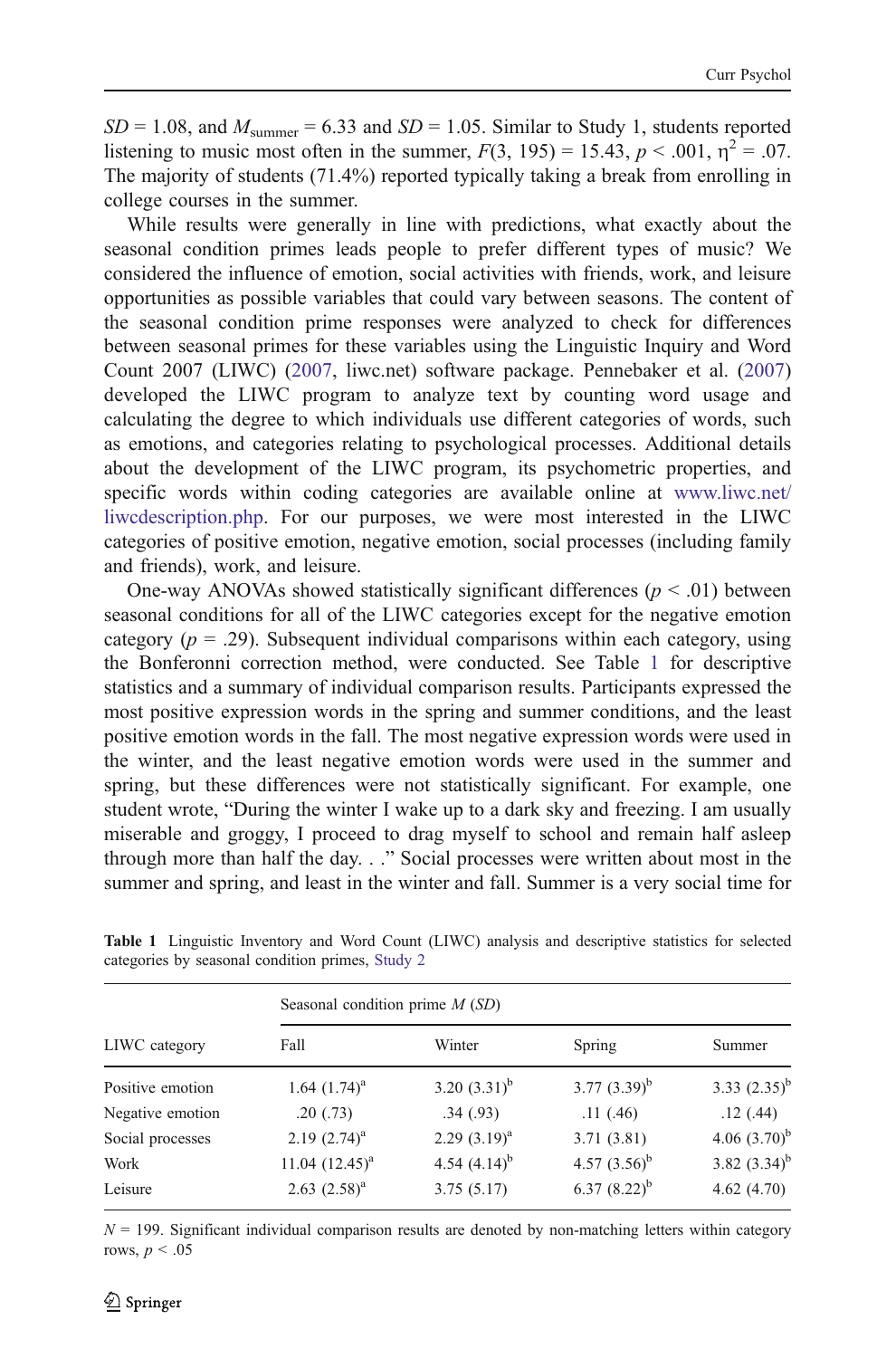many of the students, with less rigid schedules then when school is in session. Also consider the current sample was taken from a university in close proximity to Myrtle Beach, South Carolina, with an abundance of entertainment opportunities. As one student wrote, "I get up around one in the afternoon and go the beach or pool, have something to eat, then go home, shower take a nap, go meet up with my friends later"

Students mentioned work much more frequently in the fall than in the other seasonal conditions. Leisure activities and plans were shared most often in the spring and summer, and least often in the fall and winter seasonal conditions. In the summer months, having more free time, not having to deal with the demands of college classes, having more social activities, and generally having a less structured schedule may contribute to a greater preference for music that is more *energetic and* rhythmic. During the fall and winter, managing work, school, and negative emotions that are related to the cold and cloudy weather may lead to a greater preference for music that is *reflexive and complex*. More specific investigations of how different types of music preferences are related to emotions, weather, and social activities in different seasons may be conducted in the future.

### General Discussion

Overall, the results of Studies 1 and 2 support our general predictions. College students from two different geographic regions in the U.S., exposed to two different types of seasonal primes, preferred *reflective and complex* music after thinking about fall or winter seasons and preferred *energetic and rhythmic* music after thinking about spring or summer seasons. Although we also predicted upbeat and conventional music would be favored after thinking about spring or summer, we did not find support for seasonal variations in musical choice for this music classification type. This research shows college students prefer blues, jazz, classical, and folk music during the fall and winter months, rap/hip-hop, soul/funk, and electronica/dance music during the summer months, and pop, country, religious, and soundtrack music across all seasons.

Upbeat and conventional music includes the genres of pop, country, religious, and soundtrack music. Pop music is considered more mainstream, available, and recognizable compared to country, religious, or soundtrack music genres that have their specific audiences. Pop music is more diverse in its artists, music, and song themes than other genres, and therefore its appeal may be more universal. Pop music may be a preferred music genres at *all* times during the year, and this appeal may partially explain why *upbeat and conventional* music was chosen often and equally across the different seasonal conditions.

Preferences for more serious, complex *reflective and complex* music during the more taxing fall and winter seasons and preferences for the more lively, active energetic and rhythmic music during the more relaxed spring and summer seasons is consistent with previous research (Pettijohn and Sacco [2009a](#page-16-0), [b\)](#page-16-0) and the Environmental Security Hypothesis. When times are more difficult, individuals choose social media which reflect the current environmental conditions. Meaningful songs are preferred in the fall and winter and dance songs are preferred in the spring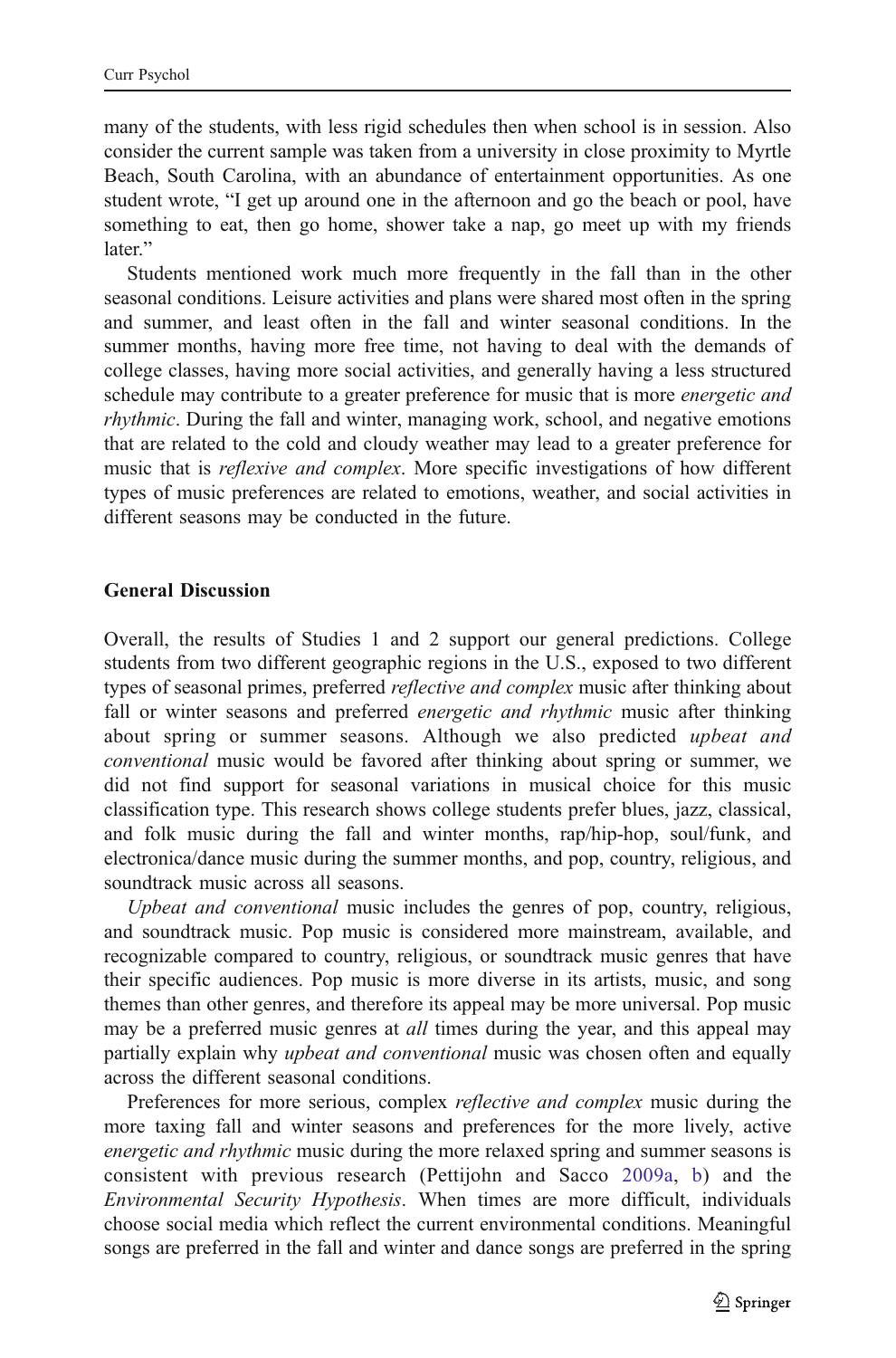and summer. Environmental influences can help explain why and when people like certain types of music.

Implications for application of these results are vast. The findings from these studies could be used to predict when consumers are most likely to purchase certain genres of music or the most effective time for artists or record companies to promote specific classification of music. As an example, it may be beneficial for musical artists to release dance songs in the spring and summer and more meaningful ballads in the fall and winter. Marketing may also apply these results by pairing products with certain genres of music in ads that run in different seasons. For example, car companies may endorse the fun and social benefits of purchasing their vehicle while playing an energetic and rhythmic song in the summer. Music could also be combined with cognitive behavioral therapy to counteract the effects of seasonal affective disorder (SAD). Knowing that individuals are more drawn to reflective and complex in the fall and winter months, this deep introspection may lead to further isolation and depression for individuals experiencing SAD. By providing more upbeat, fun, and energetic musical options for patients to listen to, therapists may be able to help patients reduce some of the negative effects of SAD and help them manage their emotions.

#### Limitations and Future Directions

We recognize the limitations of our studies, including the seasonal condition primes and the music classification choices used. Alternative season primes could be utilized in future research, such as photographs depicting a location in fall, winter, spring, and summer. We would anticipate results similar to what were found with our two methods of manipulating seasonal primes. A more direct option might be to investigate music preferences of individuals while they are experiencing the actual seasons. A diary type method, similar to the one used in LaMont and Webb's [\(2010](#page-16-0)) research, could be used across an entire year to see changes in favorite music and music listening trends. Another option for future research could be to investigate Billboard song variations with the seasons to see if more serious songs top the charts in the fall and winter and more fun, dance tunes are number one in the summer. Alternative seasons could also be considered in future research to coincide with cross-cultural traditions, weather patterns, and regional events (Duncan [2001](#page-16-0)). For example, the East Asian calendar recognizes 24 solar terms related to solstices and equinoxes (Cormack [2003](#page-16-0); Hong Kong Observatory [2010\)](#page-16-0). The specific elements of the seasons which dictate musical preferences should also be addressed. The seasonal scenarios used in Study 1 and the seasonal stories written by students in Study 2, combined several seasonal factors (i.e., weather, social activity, emotions, work) that could be individually manipulated and explored in future experiments of musical preferences to isolate specific variables effects.

Emotional experiences and mood management could also be explored in future research on music preferences (Juslin and Sloboda [2010](#page-16-0)). Previous research has found that individuals choose music that matches their current mood state (Knobloch and Zillmann [2002](#page-16-0); North and Hargreaves [1996](#page-16-0)). For example, an individual who is feeling happy might listen to an upbeat pop selection and someone who feels down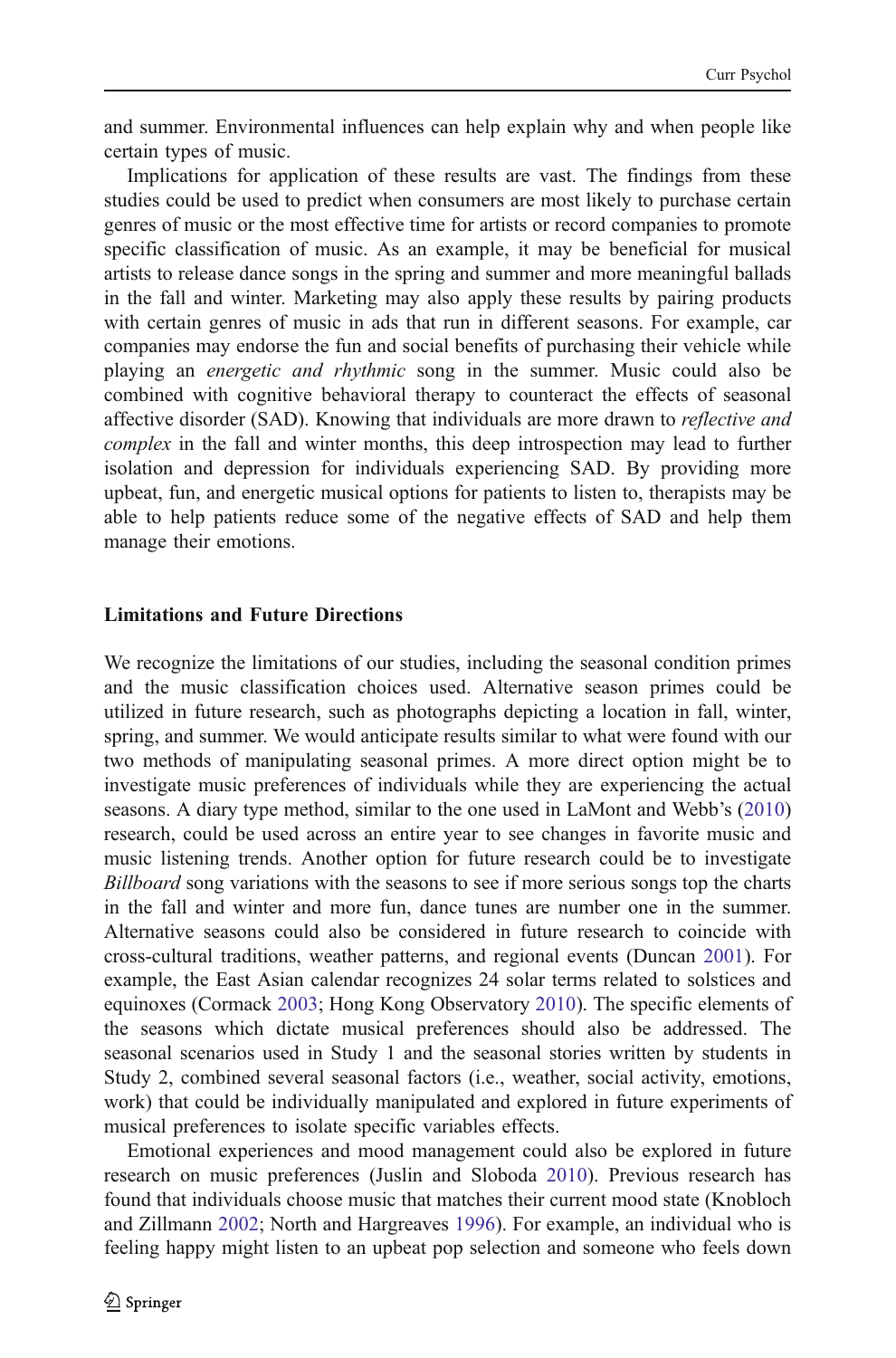or sad might choose to listen to the blues. Rentfrow and Gosling [\(2003](#page-16-0)) did not find evidence that chronic emotional states (i.e., emotional stability, self-esteem, and depression) are related to music preferences. However, they do note that both positive and negative emotions are expressed in the reflexive and complex dimension, intense negative emotions are part of the intense and rebellious dimension, the *upbeat and conventional* dimension includes mostly positive emotions, and the *energetic and rhythmic* dimension exhibits less positive and negative emotions compared to other dimensions. Recall the analysis of seasonal stories from Study 2 revealed participants wrote about positive expression words in the spring and summer conditions, and negative expression words were used most in the winter. If mood was the only factor influencing music selection, participants should have chosen *upbeat and conventional* music in the spring and summer since they were happier, and *intense and rebellious* music in the winter because they were more negative. This was not the case with our results. Clearly there are more variables interacting to produce music preferences in different seasons, and these results cannot be explained by a mood effect alone.

The music preference classification dimensions used in the current study were based on research by Renfrow and Gosling [\(2003](#page-16-0)) and provide broad, reliable, preference clusters. Individual music genre preferences within these dimensions, or even specific artist or song choices, may be investigated in the future. With broad classifications, we are uncertain which genre of music participants were most interested in listening to, and in some cases individuals may have liked a couple of the genres and even disliked one the genres they selected. For example, someone may have preferred country music but disliked rock, although they are both included in the upbeat and conventional classification dimension. It should also be noted that the STOMP has been recently updated with additional music genre alternatives. The STOMPR (Rentfrow and Gosling [2010](#page-16-0)) now includes 23 genres, including the addition of bluegrass, oldies, and international/foreign genres, and is available online. Participants may also have chosen music preferences based on the terms used in describing the dimensions instead of the specific genres associated with them, and these terms may offer additional information about music preferences. For example, music within any genre could potentially vary in terms of its simplicity, seriousness, tempo, and content. Rock music could be reflexive or rebellious or energetic depending on the selection. Further refinement of music preference options should be considered and samples beyond college students should be examined.

Past experiences within different seasons, connected with different types of music, may also be an interesting area of future research exploration. Similar to Lampinen et al.'s [\(2005](#page-16-0)) notion that memory involves the recollection of the perceptual, contextual, emotional, and cognitive features of the original place or event, music that was listened to in previous seasons may have been recalled and associated with the season. Korenman and Peynircioglu [\(2004](#page-16-0)) and Dalgleish et al. [\(2001](#page-16-0)) have found that listening to music can often cue the recollection of episodic memory and metamemory of a stimulus that was present at the same time; thus associating positive and negative memories with specific seasons. Listening to a simple compellation of musical instruments or insightful lyrics in a favorite song could conjure memories of a certain time or place in which that song is most readily associated with. For example, listening to music by the Beach Boys may conjure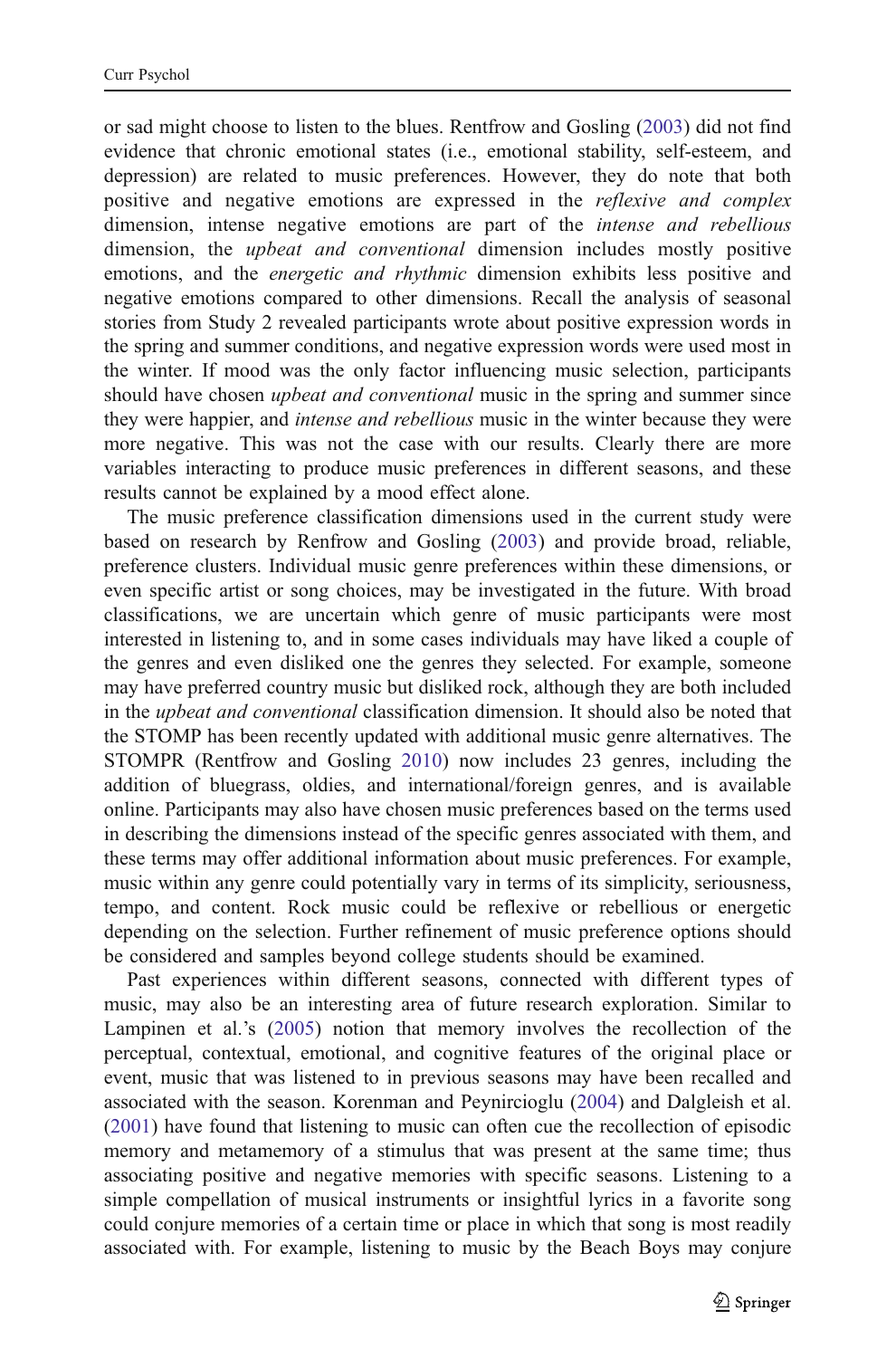<span id="page-15-0"></span>memories of a sunny day on the beach, or listening to Bach may bring back memories of a cold winter night harkened to the fire. Recent research on the effect of music-evoked nostalgia (Barrett et al. [2010\)](#page-16-0) may also be relevant to the connections between past seasons, music, and memories.

### Conclusion

The current research provides new insights into the seasonal music preferences of college students in the United States. College students listen to music quite frequently, especially during the summer season. Music selection reflects seasonal influences, demonstrating the importance of environment in determining music preferences. To every song there is a season. There is a season we prefer music that makes us laugh and dance, and there is a season we prefer music that makes us cry and lets us mourn. Research development of this topic has great potential and its application to the music industry, marketing, therapy, and other areas could prove to be a promising research endeavor.

### Appendix

Summer and Winter Seasonal Condition Scenarios, Study 1

#### Summer Seasonal Condition Scenario

It is the middle of July, and you wake up to the sounds of birds chirping. Although you need to go to work, it is a beautiful Saturday and the sun is shining. You wake up, shower, eat breakfast, hop into your car and your day has begun. You roll your windows down to catch a cool breeze in your warm car on the way to work. After a long day at work, you return home to have a quick dinner, and then you're back out to meet up with some friends at the park. After an enjoyable afternoon outside with your friends, you all decided to go out for some ice cream to cool off. After ice cream, you decide to go back to a friend's house and take a late night dip in the pool to relax, a perfect end to a warm summer day.

#### Winter Seasonal Condition Scenario

It is middle of January. The snow is piled high and the wind is blowing hard, which makes the frigid temperatures even colder. As you bundle up for your short walk to class, you notice that the sidewalks are covered with ice and snow drift. Reluctantly, you leave you apartment and make your way to your Tuesday morning class. On the way, the wind blows snow in your face and as you look up, you see that the sky is grey. After class, you return back to your apartment to eat lunch before you go to work. You get bundled back up to go scrape and warm up your car before your departure. On your drive to work, you take extra precaution due to slow traffic and icy conditions. After work, you return home to take a warm shower and settle in for some studying in your room. After a long day you crawl into bed, pull your blankets in tight, and call it a night.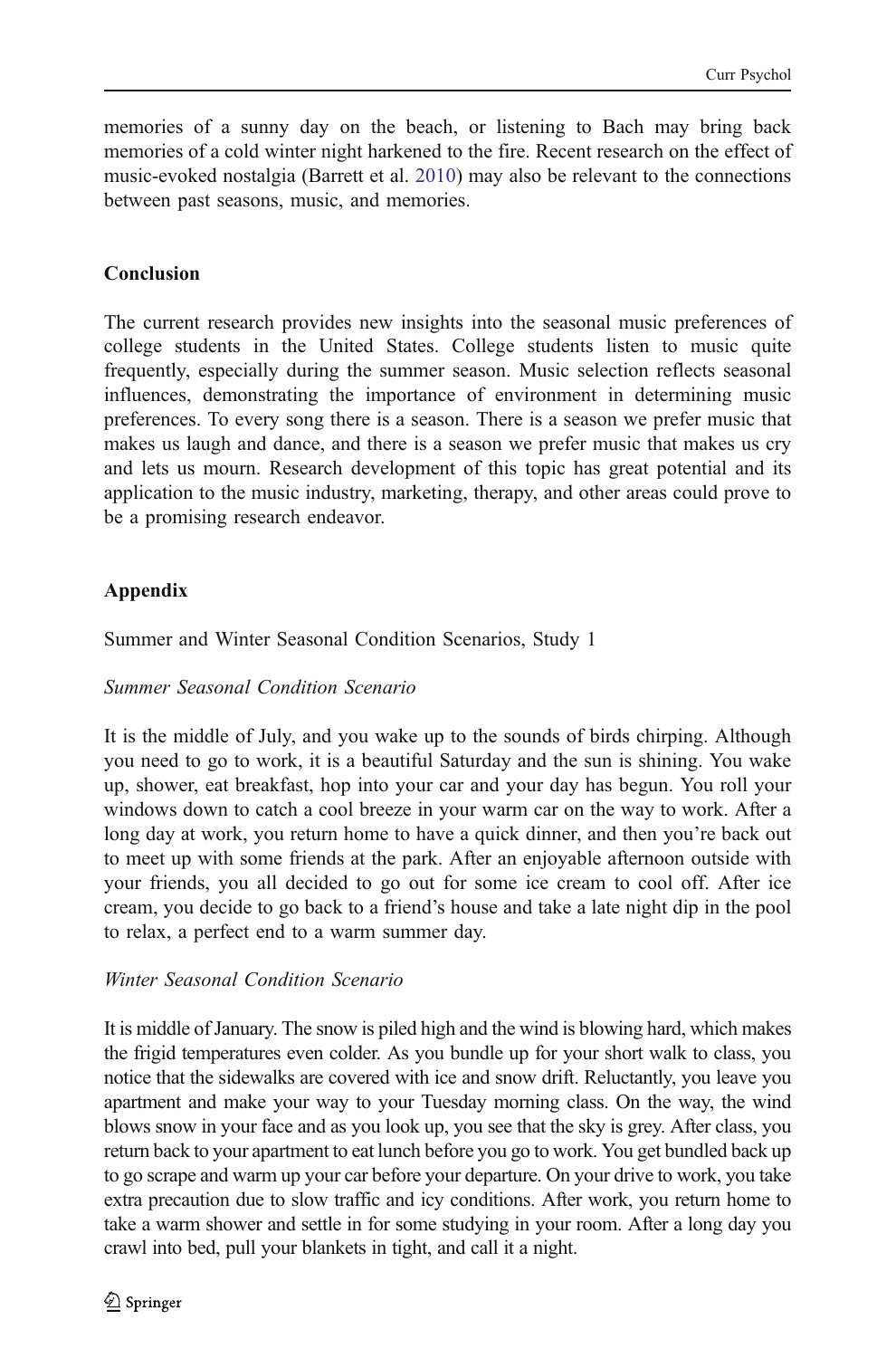#### <span id="page-16-0"></span>References

- American Psychiatric Association. (1994). Diagnostic and statistical manual of mental disorders (4th ed.). Washington, DC: APA.
- Barrett, F. S., Grimm, K. J., Robins, R. W., Wildschut, T., Sedikides, C., & Janata, P. (2010). Musicevoked nostalgia: Affect, memory, and personality. Emotion, 10, 390–403.
- Cormack, A. (2003). Chinese birthday, wedding, funeral and other customs. Whitefish, Montana: Kessinger Publishing.
- Dalgleish, T., Spinks, H., Yiend, J., & Kuyken, W. (2001). Autobiographical memory style in seasonal affective disorder and its relationship to future symptom remission. Journal of Abnormal Psychology, 110, 337.
- Duncan, D. E. (2001). Calendar: Humanity's epic struggle to determine a true and accurate year. New York: Avon Books.
- Fix, J. D. (2011). Astronomy: Journey to the cosmic frontier (6th ed.). New York: McGraw-Hill.
- Hong Kong Observatory (2010). The 24 solar terms. Retrieved from [http://www.hko.gov.hk/gts/time/](http://www.hko.gov.hk/gts/time/24solarterms.htm#) [24solarterms.htm#](http://www.hko.gov.hk/gts/time/24solarterms.htm#)
- Juslin, P., & Sloboda, J. (2010). Handbook of music and emotion: Theory, research, applications. New York: Oxford University Press.
- Knobloch, S., & Zillmann, D. (2002). Mood management via the digital jukebox. Journal of Communication, 52, 351–366.
- Korenman, L. M., & Peynircioglu, Z. F. (2004). The role of familiarity in episodic memory and metamemory for music. Journal of Experimental Psychology: Learning, Memory, and Cognition, 30, 917–922.
- LaMont, A., & Webb, R. (2010). Short- and long-term musical preferences: what makes a favourite piece of music? Psychology of Music, 38, 222–241.
- Lampinen, J. M., Meier, C. R., Arnal, J. D., & Leding, J. K. (2005). Compelling untruths: Content borrowing and vivid false memories. Journal of Experimental Psychology, 31, 954–963.
- National Oceanic and Atmospheric Administration (2009). Erie Pennsylvania snow statistics. Retrieved from <http://www.erh.noaa.gov/er/cle/climate/eri/records/eritop10snow.html>
- Nelson, L. D., Pettijohn, T. F., II, & Galak, J. (2007). Mate preferences in social cognitive context: When environmental and personal change leads to predictable cross-cultural variation. In V. Swami & A. Furnham (Eds.), Body beautiful: Evolutionary and socio-cultural perspectives (pp. 185–206). New York: Palgrave.
- Nelson, R. (2010). Seasons. Minneapolis, MN: Lerner Publishing Group.
- North, A. C., & Hargreaves, D. J., Jr. (1996). Situational influences on reported musical preference. Psychomusicology, 15, 30–45.
- North, A. C., & Hargreaves, D. J., Jr. (2007a). Lifestyle correlates of musical preference: 1. Relationships, living arrangements, beliefs, and crime. Psychology of Music, 35, 58–87.
- North, A. C., & Hargreaves, D. J., Jr. (2007b). Lifestyle correlates of musical preference: 2. Media, leisure time, and music. Psychology of Music, 35, 179–200.
- North, A. C., & Hargreaves, D. J., Jr. (2007c). Lifestyle correlates of musical preference: 3. Travel, money, education, employment, and health. Psychology of Music, 35, 473–97.
- North, A. C., & Hargreaves, D. J., Jr. (2008). The social and applied psychology of music. Oxford: Oxford University Press.
- Pennebaker, J. W., Booth, R. J., & Francis, M. E. (2007). LIWC2007: Linguistic inquiry and word count. Austin, Texas: liwc.net.
- Pettijohn, T. F., II, & Sacco, D. F., Jr. (2009a). Tough times, meaningful music, mature performers: popular Billboard songs and performer preferences across social and economic conditions in the USA. Psychology of Music, 37, 155–179.
- Pettijohn, T. F., II, & Sacco, D. F., Jr. (2009b). The language of lyrics: an analysis of popular Billboard songs across conditions of social and economic threat. Journal of Language and Social Psychology, 28, 297–311.
- Rentfrow, P. J., & Gosling, S. D. (2003). The do re mi's of everyday life: the structure and personality correlates of music preference. Journal of Personality and Social Psychology, 84, 1236–1253.
- Rentfrow, P. J., & Gosling, S. D. (2007). The content and validity of music-genre stereotypes among college students. Psychology of Music, 35, 306–326.
- Rentfrow, P. J., & Gosling, S. D. (2010). Short test of music preferences Revised. Retrieved from [http://](http://homepage.psy.utexas.edu/homepage/faculty/gosling/scales_we.htm#Short%20Test%20Of%20Music%20Preferences%20%28STOMP%29) [homepage.psy.utexas.edu/homepage/faculty/gosling/scales\\_we.htm#Short%20Test%20Of%20Music](http://homepage.psy.utexas.edu/homepage/faculty/gosling/scales_we.htm#Short%20Test%20Of%20Music%20Preferences%20%28STOMP%29) [%20Preferences%20%28STOMP%29](http://homepage.psy.utexas.edu/homepage/faculty/gosling/scales_we.htm#Short%20Test%20Of%20Music%20Preferences%20%28STOMP%29)